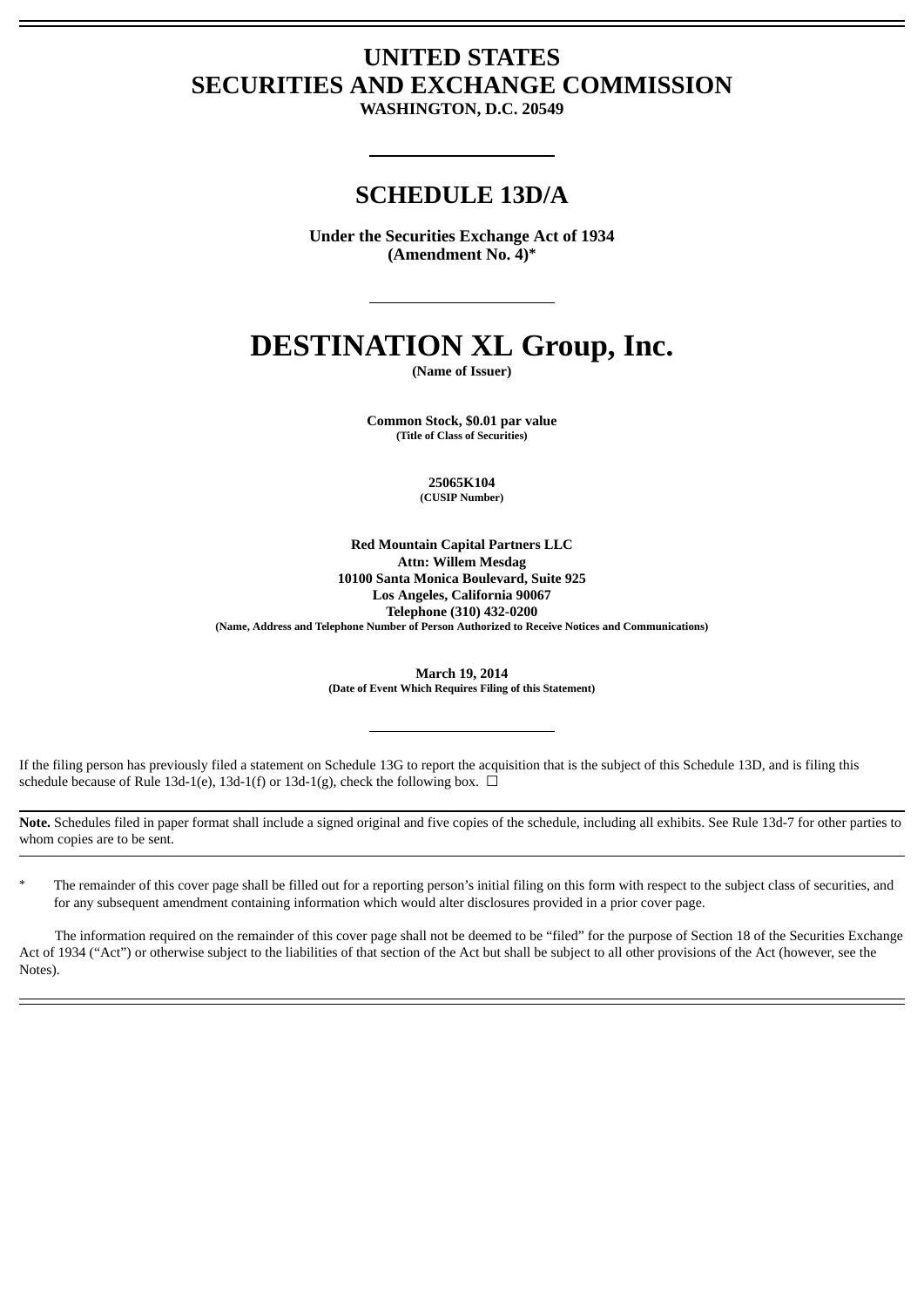| CUSIP No. 25065K104 |                                            |                 |                                                             | <b>SCHEDULE 13D/A</b>                                                              | PAGE 2 OF 10 PAGES |
|---------------------|--------------------------------------------|-----------------|-------------------------------------------------------------|------------------------------------------------------------------------------------|--------------------|
| $\mathbf{1}$        |                                            |                 | <b>NAME OF REPORTING PERSONS</b>                            | I.R.S. IDENTIFICATION NOS. OF ABOVE PERSONS (ENTITIES ONLY)                        |                    |
|                     |                                            |                 | Red Mountain Capital Partners LLC                           | 73-1726370                                                                         |                    |
| $\overline{2}$      | $(a) \boxtimes$                            | $(b) \boxtimes$ | <b>CHECK THE APPROPRIATE BOX IF A MEMBER OF A GROUP*</b>    |                                                                                    |                    |
| 3                   | <b>SEC USE ONLY</b>                        |                 |                                                             |                                                                                    |                    |
| 4                   | <b>SOURCE OF FUNDS*</b><br>AF (See Item 3) |                 |                                                             |                                                                                    |                    |
| 5                   | 2(e)<br>П                                  |                 |                                                             | CHECK BOX IF DISCLOSURE OF LEGAL PROCEEDINGS IS REQUIRED PURSUANT TO ITEMS 2(d) or |                    |
| 6                   |                                            |                 | <b>CITIZENSHIP OR PLACE OF ORGANIZATION</b>                 |                                                                                    |                    |
|                     | Delaware                                   |                 |                                                             |                                                                                    |                    |
|                     |                                            | 7               | <b>SOLE VOTING POWER</b>                                    |                                                                                    |                    |
|                     | <b>NUMBER OF</b><br><b>SHARES</b>          | 8               | 5,924,254 shares (See Item 5)<br><b>SHARED VOTING POWER</b> |                                                                                    |                    |
|                     | <b>BENEFICIALLY</b><br><b>OWNED BY</b>     |                 | None (See Item 5)                                           |                                                                                    |                    |
|                     | <b>EACH</b><br><b>REPORTING</b>            | 9               | <b>SOLE DISPOSITIVE POWER</b>                               |                                                                                    |                    |
|                     | <b>PERSON</b>                              |                 | 5,924,254 shares (See Item 5)                               |                                                                                    |                    |
|                     | <b>WITH</b>                                | 10              | <b>SHARED DISPOSITIVE POWER</b>                             |                                                                                    |                    |
|                     |                                            |                 | None (See Item 5)                                           |                                                                                    |                    |
| 11                  |                                            |                 |                                                             | <b>AGGREGATE AMOUNT BENEFICIALLY OWNED BY EACH REPORTING PERSON</b>                |                    |
|                     |                                            |                 |                                                             |                                                                                    |                    |
| 12                  |                                            |                 | 5,924,254 shares (See Item 5)                               | CHECK BOX IF THE AGGREGATE AMOUNT IN ROW (11) EXCLUDES CERTAIN SHARES* □           |                    |
|                     |                                            |                 |                                                             |                                                                                    |                    |
| 13                  |                                            |                 | PERCENT OF CLASS REPRESENTED BY AMOUNT IN ROW (11)          |                                                                                    |                    |
|                     | 11.7% (See Item 5)                         |                 |                                                             |                                                                                    |                    |
| 14                  |                                            |                 | TYPE OF REPORTING PERSON*                                   |                                                                                    |                    |
|                     |                                            |                 | OO - Limited Liability Company                              |                                                                                    |                    |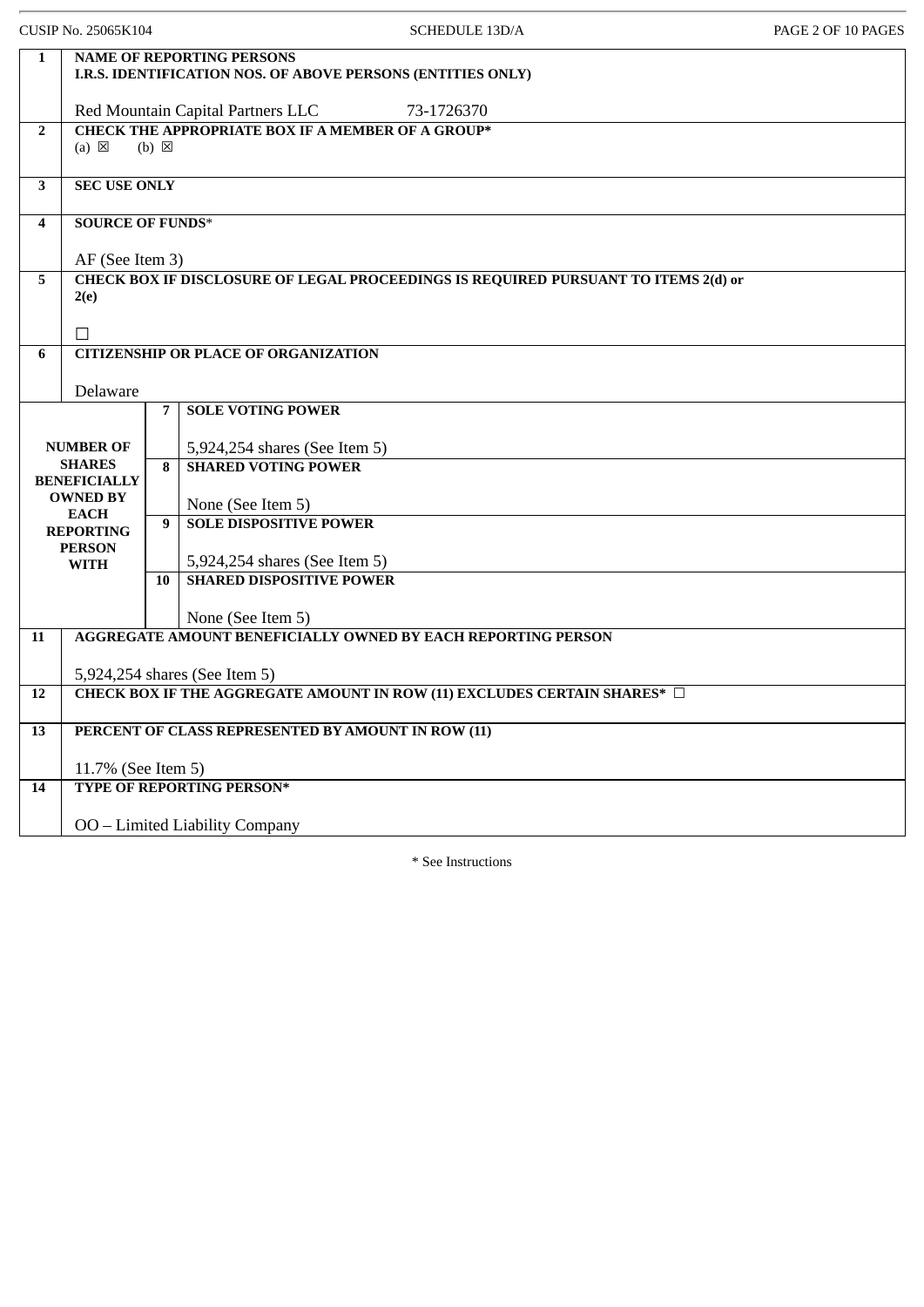| CUSIP No. 25065K104 |                                      |                 | <b>SCHEDULE 13D/A</b>                                                              | PAGE 3 OF 10 PAGES |
|---------------------|--------------------------------------|-----------------|------------------------------------------------------------------------------------|--------------------|
| $\mathbf{1}$        | <b>NAME OF REPORTING PERSONS</b>     |                 | I.R.S. IDENTIFICATION NOS. OF ABOVE PERSONS (ENTITIES ONLY)                        |                    |
|                     |                                      |                 | 20-4117349<br>Red Mountain Partners, L.P.                                          |                    |
| $\overline{2}$      | $(a) \boxtimes$                      | $(b) \boxtimes$ | <b>CHECK THE APPROPRIATE BOX IF A MEMBER OF A GROUP*</b>                           |                    |
| $\mathbf{3}$        | <b>SEC USE ONLY</b>                  |                 |                                                                                    |                    |
| 4                   | <b>SOURCE OF FUNDS*</b>              |                 |                                                                                    |                    |
|                     | WC (See Item 3)                      |                 |                                                                                    |                    |
| 5                   | 2(e)                                 |                 | CHECK BOX IF DISCLOSURE OF LEGAL PROCEEDINGS IS REQUIRED PURSUANT TO ITEMS 2(d) or |                    |
|                     | П                                    |                 |                                                                                    |                    |
| 6                   |                                      |                 | <b>CITIZENSHIP OR PLACE OF ORGANIZATION</b>                                        |                    |
|                     | Delaware                             |                 |                                                                                    |                    |
|                     |                                      | 7               | <b>SOLE VOTING POWER</b>                                                           |                    |
|                     | <b>NUMBER OF</b>                     |                 | 5,924,254 shares (See Item 5)                                                      |                    |
|                     | <b>SHARES</b><br><b>BENEFICIALLY</b> | 8               | <b>SHARED VOTING POWER</b>                                                         |                    |
|                     | <b>OWNED BY</b>                      |                 | None (See Item 5)                                                                  |                    |
|                     | <b>EACH</b><br><b>REPORTING</b>      | 9               | <b>SOLE DISPOSITIVE POWER</b>                                                      |                    |
|                     | <b>PERSON</b>                        |                 |                                                                                    |                    |
|                     | <b>WITH</b>                          | 10              | 5,924,254 shares (See Item 5)<br><b>SHARED DISPOSITIVE POWER</b>                   |                    |
|                     |                                      |                 |                                                                                    |                    |
|                     |                                      |                 | None (See Item 5)                                                                  |                    |
| 11                  |                                      |                 | <b>AGGREGATE AMOUNT BENEFICIALLY OWNED BY EACH REPORTING PERSON</b>                |                    |
|                     |                                      |                 | 5,924,254 shares (See Item 5)                                                      |                    |
| 12                  |                                      |                 | CHECK BOX IF THE AGGREGATE AMOUNT IN ROW (11) EXCLUDES CERTAIN SHARES* □           |                    |
| 13                  |                                      |                 | PERCENT OF CLASS REPRESENTED BY AMOUNT IN ROW (11)                                 |                    |
| 11.7% (See Item 5)  |                                      |                 |                                                                                    |                    |
| 14                  |                                      |                 | TYPE OF REPORTING PERSON*                                                          |                    |
|                     | <b>PN</b> – Limited Partnership      |                 |                                                                                    |                    |
|                     |                                      |                 |                                                                                    |                    |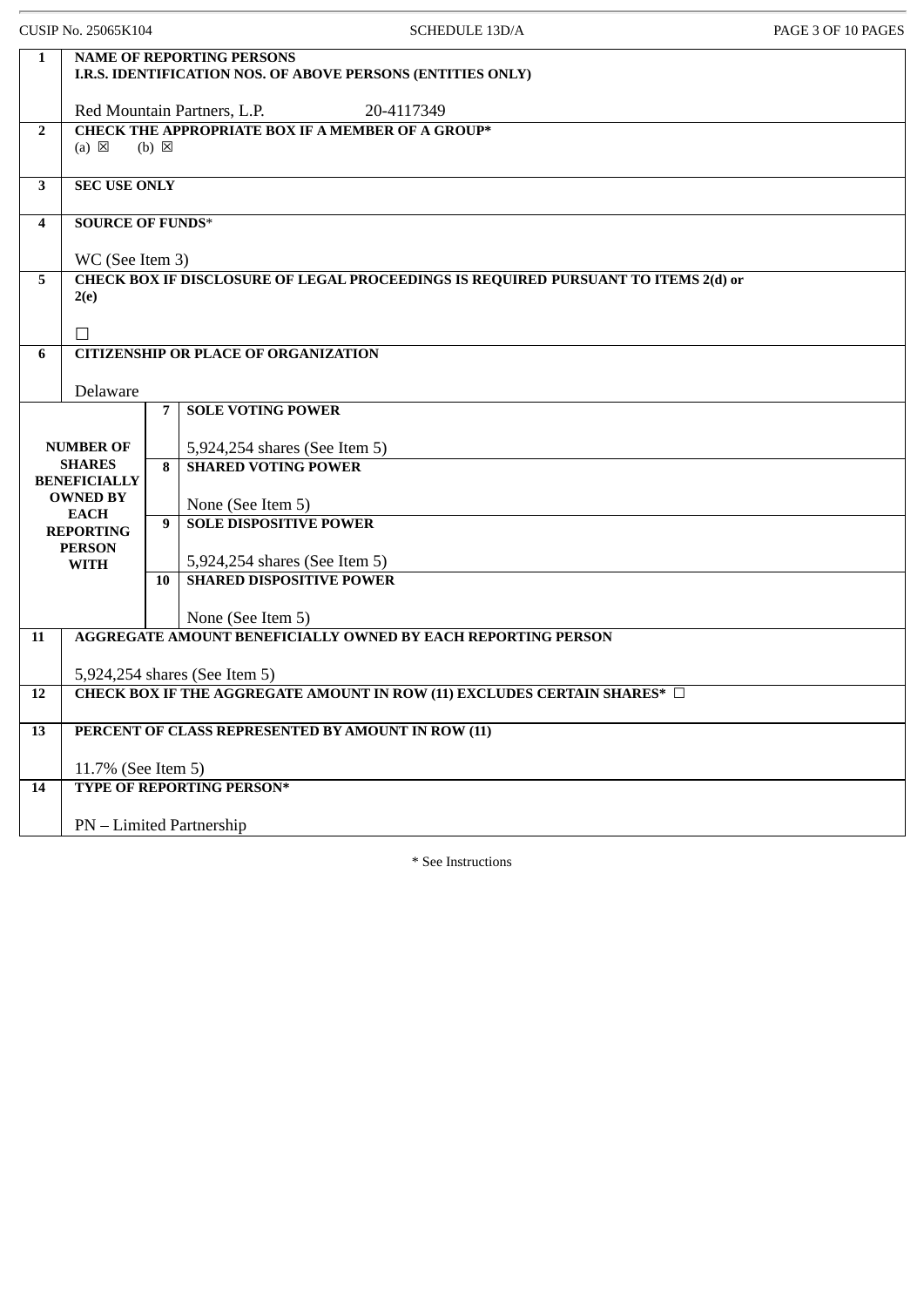| CUSIP No. 25065K104 |                                                        |                 | <b>SCHEDULE 13D/A</b>                                                                           | PAGE 4 OF 10 PAGES |
|---------------------|--------------------------------------------------------|-----------------|-------------------------------------------------------------------------------------------------|--------------------|
| $\mathbf{1}$        |                                                        |                 | <b>NAME OF REPORTING PERSONS</b><br>I.R.S. IDENTIFICATION NOS. OF ABOVE PERSONS (ENTITIES ONLY) |                    |
|                     | <b>RMCP GP LLC</b>                                     |                 | 20-4442412                                                                                      |                    |
| $\overline{2}$      | $(a) \boxtimes$                                        | $(b) \boxtimes$ | <b>CHECK THE APPROPRIATE BOX IF A MEMBER OF A GROUP*</b>                                        |                    |
| 3                   | <b>SEC USE ONLY</b>                                    |                 |                                                                                                 |                    |
| 4                   | <b>SOURCE OF FUNDS*</b>                                |                 |                                                                                                 |                    |
|                     | AF (See Item 3)                                        |                 |                                                                                                 |                    |
| 5                   |                                                        |                 | CHECK BOX IF DISCLOSURE OF LEGAL PROCEEDINGS IS REQUIRED PURSUANT TO ITEMS 2(d) or              |                    |
|                     | 2(e)                                                   |                 |                                                                                                 |                    |
|                     | П                                                      |                 |                                                                                                 |                    |
| 6                   |                                                        |                 | <b>CITIZENSHIP OR PLACE OF ORGANIZATION</b>                                                     |                    |
|                     | Delaware                                               |                 |                                                                                                 |                    |
|                     |                                                        | $\overline{7}$  | <b>SOLE VOTING POWER</b>                                                                        |                    |
|                     |                                                        |                 |                                                                                                 |                    |
|                     | <b>NUMBER OF</b><br><b>SHARES</b>                      | 8               | 5,924,254 shares (See Item 5)<br><b>SHARED VOTING POWER</b>                                     |                    |
|                     | <b>BENEFICIALLY</b>                                    |                 |                                                                                                 |                    |
|                     | <b>OWNED BY</b><br><b>EACH</b>                         |                 | None (See Item 5)                                                                               |                    |
|                     | <b>REPORTING</b>                                       | 9               | <b>SOLE DISPOSITIVE POWER</b>                                                                   |                    |
|                     | <b>PERSON</b>                                          |                 | 5,924,254 shares (See Item 5)                                                                   |                    |
|                     | <b>WITH</b>                                            | 10              | <b>SHARED DISPOSITIVE POWER</b>                                                                 |                    |
|                     |                                                        |                 |                                                                                                 |                    |
|                     |                                                        |                 | None (See Item 5)                                                                               |                    |
| 11                  |                                                        |                 | <b>AGGREGATE AMOUNT BENEFICIALLY OWNED BY EACH REPORTING PERSON</b>                             |                    |
|                     |                                                        |                 | 5,924,254 shares (See Item 5)                                                                   |                    |
| 12                  |                                                        |                 | CHECK BOX IF THE AGGREGATE AMOUNT IN ROW (11) EXCLUDES CERTAIN SHARES* □                        |                    |
| 13                  |                                                        |                 | PERCENT OF CLASS REPRESENTED BY AMOUNT IN ROW (11)                                              |                    |
|                     |                                                        |                 |                                                                                                 |                    |
|                     | 11.7% (See Item 5)<br><b>TYPE OF REPORTING PERSON*</b> |                 |                                                                                                 |                    |
| 14                  |                                                        |                 |                                                                                                 |                    |
|                     |                                                        |                 | OO - Limited Liability Company                                                                  |                    |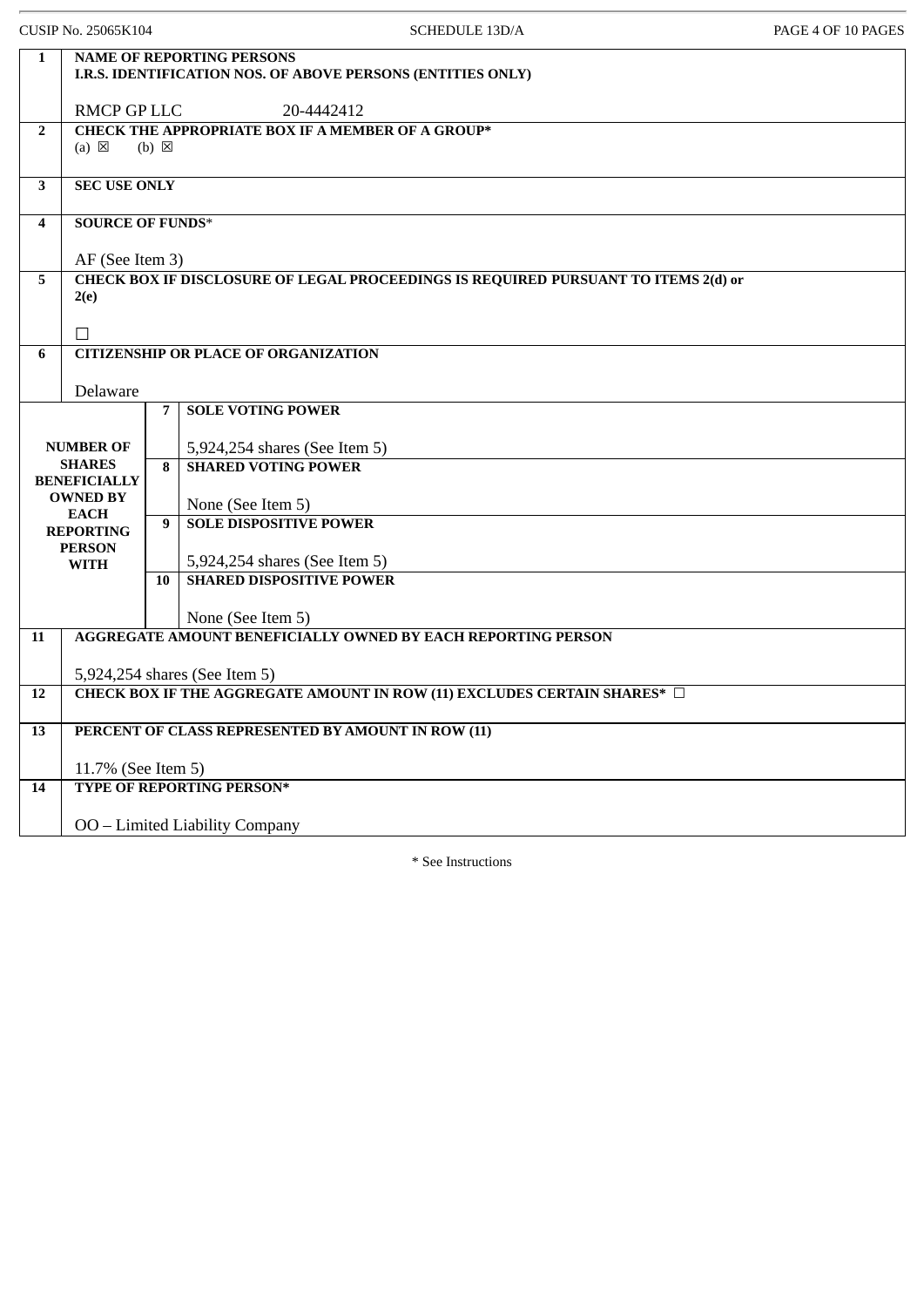| CUSIP No. 25065K104                  |                                                     |                 | <b>SCHEDULE 13D/A</b>                                                                           | PAGE 5 OF 10 PAGES |  |  |
|--------------------------------------|-----------------------------------------------------|-----------------|-------------------------------------------------------------------------------------------------|--------------------|--|--|
| $\mathbf{1}$                         |                                                     |                 | <b>NAME OF REPORTING PERSONS</b><br>I.R.S. IDENTIFICATION NOS. OF ABOVE PERSONS (ENTITIES ONLY) |                    |  |  |
|                                      | Red Mountain Capital Management, Inc.<br>13-4057186 |                 |                                                                                                 |                    |  |  |
| $\overline{2}$                       | (a) $\Box$                                          | $(b) \boxtimes$ | <b>CHECK THE APPROPRIATE BOX IF A MEMBER OF A GROUP*</b>                                        |                    |  |  |
| 3                                    | <b>SEC USE ONLY</b>                                 |                 |                                                                                                 |                    |  |  |
| 4                                    | <b>SOURCE OF FUNDS*</b><br>AF (See Item 3)          |                 |                                                                                                 |                    |  |  |
| 5                                    | 2(e)<br>П                                           |                 | CHECK BOX IF DISCLOSURE OF LEGAL PROCEEDINGS IS REQUIRED PURSUANT TO ITEMS 2(d) or              |                    |  |  |
| 6                                    |                                                     |                 | <b>CITIZENSHIP OR PLACE OF ORGANIZATION</b>                                                     |                    |  |  |
|                                      | Delaware                                            |                 |                                                                                                 |                    |  |  |
|                                      |                                                     | 7               | <b>SOLE VOTING POWER</b>                                                                        |                    |  |  |
|                                      | <b>NUMBER OF</b>                                    |                 | 5,924,254 shares (See Item 5)                                                                   |                    |  |  |
| <b>SHARES</b><br><b>BENEFICIALLY</b> |                                                     | 8               | <b>SHARED VOTING POWER</b>                                                                      |                    |  |  |
|                                      | <b>OWNED BY</b>                                     |                 | None (See Item 5)                                                                               |                    |  |  |
|                                      | <b>EACH</b><br><b>REPORTING</b>                     | 9               | <b>SOLE DISPOSITIVE POWER</b>                                                                   |                    |  |  |
|                                      | <b>PERSON</b><br><b>WITH</b>                        |                 | 5,924,254 shares (See Item 5)                                                                   |                    |  |  |
|                                      |                                                     | 10              | <b>SHARED DISPOSITIVE POWER</b>                                                                 |                    |  |  |
|                                      |                                                     |                 | None (See Item 5)                                                                               |                    |  |  |
| 11                                   |                                                     |                 | <b>AGGREGATE AMOUNT BENEFICIALLY OWNED BY EACH REPORTING PERSON</b>                             |                    |  |  |
|                                      |                                                     |                 | 5,924,254 shares (See Item 5)                                                                   |                    |  |  |
| 12                                   |                                                     |                 | CHECK BOX IF THE AGGREGATE AMOUNT IN ROW (11) EXCLUDES CERTAIN SHARES* □                        |                    |  |  |
|                                      |                                                     |                 |                                                                                                 |                    |  |  |
| 13                                   |                                                     |                 | PERCENT OF CLASS REPRESENTED BY AMOUNT IN ROW (11)                                              |                    |  |  |
|                                      | 11.7% (See Item 5)                                  |                 |                                                                                                 |                    |  |  |
| 14                                   |                                                     |                 | <b>TYPE OF REPORTING PERSON*</b>                                                                |                    |  |  |
|                                      | $CO - Corporation$                                  |                 |                                                                                                 |                    |  |  |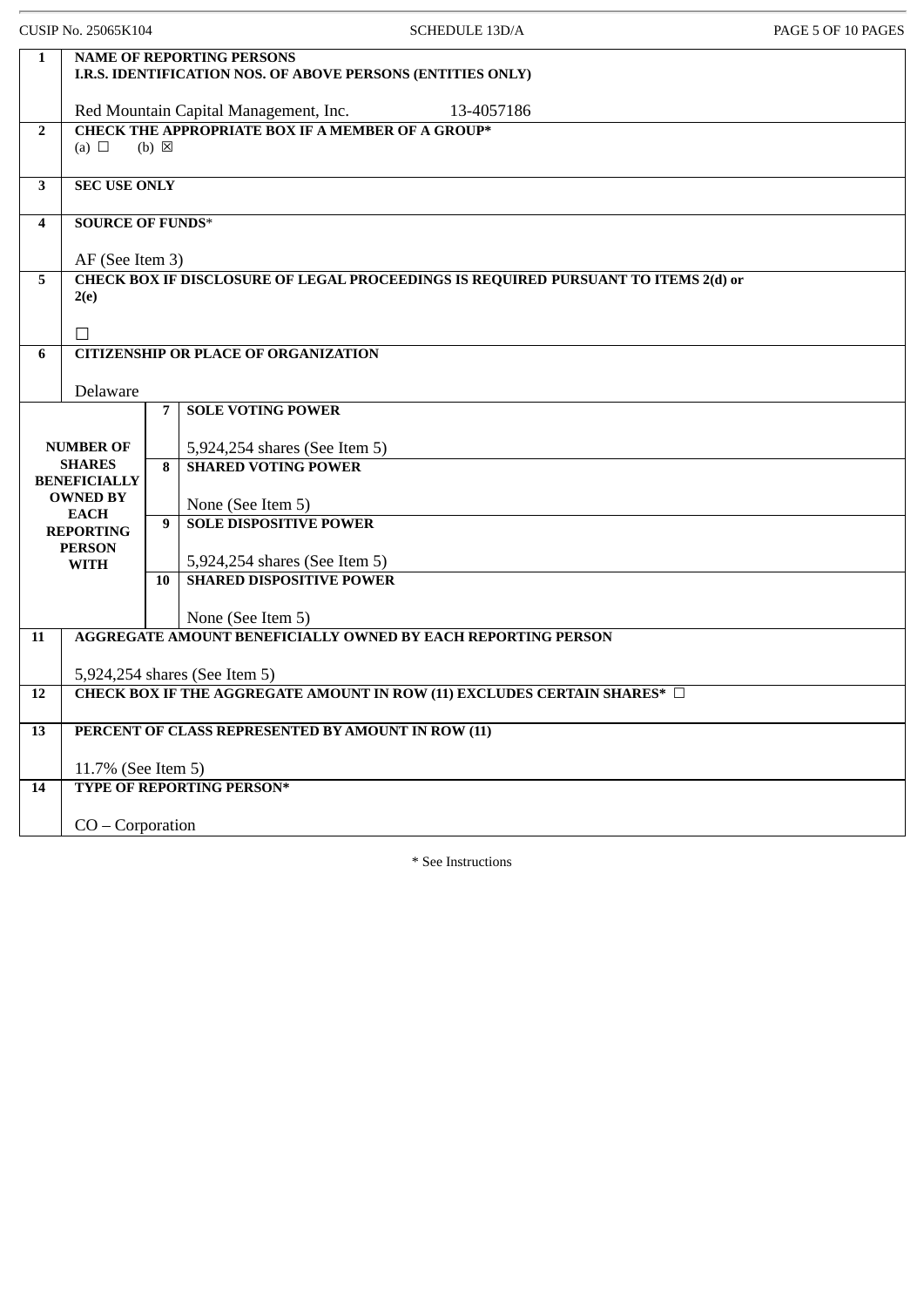| CUSIP No. 25065K104 |                                      |                 | <b>SCHEDULE 13D/A</b>                                                                           | PAGE 6 OF 10 PAGES |
|---------------------|--------------------------------------|-----------------|-------------------------------------------------------------------------------------------------|--------------------|
| 1                   |                                      |                 | <b>NAME OF REPORTING PERSONS</b><br>I.R.S. IDENTIFICATION NOS. OF ABOVE PERSONS (ENTITIES ONLY) |                    |
|                     | Willem Mesdag                        |                 |                                                                                                 |                    |
| $\overline{2}$      | (a) $\Box$                           | $(b) \boxtimes$ | <b>CHECK THE APPROPRIATE BOX IF A MEMBER OF A GROUP*</b>                                        |                    |
| $\mathbf{3}$        | <b>SEC USE ONLY</b>                  |                 |                                                                                                 |                    |
| 4                   | <b>SOURCE OF FUNDS*</b>              |                 |                                                                                                 |                    |
|                     | AF (See Item 3)                      |                 |                                                                                                 |                    |
| 5                   | 2(e)                                 |                 | CHECK BOX IF DISCLOSURE OF LEGAL PROCEEDINGS IS REQUIRED PURSUANT TO ITEMS 2(d) or              |                    |
|                     |                                      |                 |                                                                                                 |                    |
|                     | П                                    |                 |                                                                                                 |                    |
| 6                   |                                      |                 | <b>CITIZENSHIP OR PLACE OF ORGANIZATION</b>                                                     |                    |
|                     | U.S. Citizen                         |                 |                                                                                                 |                    |
|                     |                                      | 7               | <b>SOLE VOTING POWER</b>                                                                        |                    |
|                     | <b>NUMBER OF</b>                     |                 | 5,929,254 shares (See Item 5)                                                                   |                    |
|                     | <b>SHARES</b><br><b>BENEFICIALLY</b> | 8               | <b>SHARED VOTING POWER</b>                                                                      |                    |
|                     | <b>OWNED BY</b>                      |                 | None (See Item 5)                                                                               |                    |
|                     | <b>EACH</b><br><b>REPORTING</b>      | 9               | <b>SOLE DISPOSITIVE POWER</b>                                                                   |                    |
|                     | <b>PERSON</b>                        |                 |                                                                                                 |                    |
|                     | <b>WITH</b>                          | 10              | 5,929,254 shares (See Item 5)<br><b>SHARED DISPOSITIVE POWER</b>                                |                    |
|                     |                                      |                 |                                                                                                 |                    |
| 11                  |                                      |                 | None (See Item 5)<br><b>AGGREGATE AMOUNT BENEFICIALLY OWNED BY EACH REPORTING PERSON</b>        |                    |
|                     |                                      |                 |                                                                                                 |                    |
|                     |                                      |                 | 5,929,254 shares (See Item 5)                                                                   |                    |
| 12                  |                                      |                 | CHECK BOX IF THE AGGREGATE AMOUNT IN ROW (11) EXCLUDES CERTAIN SHARES* □                        |                    |
| 13                  |                                      |                 | PERCENT OF CLASS REPRESENTED BY AMOUNT IN ROW (11)                                              |                    |
| 11.7% (See Item 5)  |                                      |                 |                                                                                                 |                    |
| 14                  |                                      |                 | TYPE OF REPORTING PERSON*                                                                       |                    |
|                     | $IN$ – Individual                    |                 |                                                                                                 |                    |
|                     |                                      |                 |                                                                                                 |                    |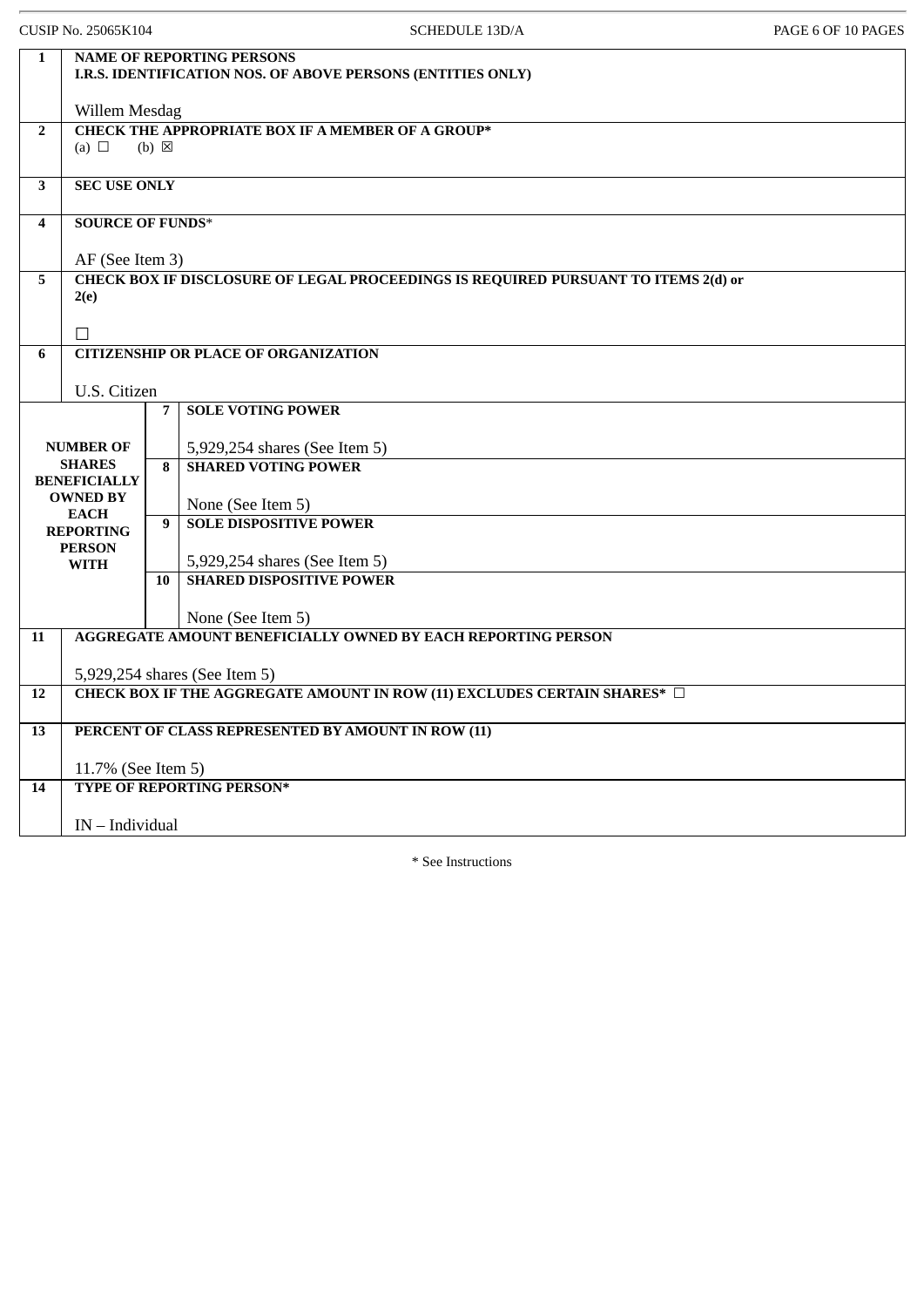### CUSIP No. 25065K104 SCHEDULE 13D/A PAGE 7 OF 10 PAGES

This Amendment No. 4 amends and supplements the Schedule 13D filed with the Securities and Exchange Commission (the "SEC") on March 25, 2013, as amended by Amendment No. 1 thereto, filed with the SEC on October 10, 2013, Amendment No. 2 thereto, filed with the SEC on December 16, 2013, and Amendment No. 3 thereto, filed with the SEC on January 31, 2014, in each case by (i) Red Mountain Capital Partners LLC, a Delaware limited liability company ("RMCP LLC"), (ii) Red Mountain Partners, L.P., a Delaware limited partnership ("RMP"), (iii) RMCP GP LLC, a Delaware limited liability company ("RMCP GP"), (iv) Red Mountain Capital Management, Inc., a Delaware corporation ("RMCM"), and (v) Willem Mesdag, a natural person and citizen of the United States of America, with respect to the common stock, par value \$0.01 per share (the "Common Stock"), of Destination XL Group, Inc., a Delaware corporation ("Destination XL"). The filing of any amendment to this Schedule 13D (including the filing of this Amendment No. 4) shall not be construed to be an admission by the Reporting Persons (as defined below) that a material change has occurred in the facts set forth in this Schedule 13D or that such amendment is required under Rule 13d-2 of the Securities Exchange Act of 1934, as amended.

RMCP LLC, RMP, and RMCP GP are sometimes collectively referred to herein as "Red Mountain." Red Mountain, RMCM and Mr. Mesdag are sometimes collectively referred to herein as the "Reporting Persons."

### **ITEM 3. SOURCE AND AMOUNT OF FUNDS OR OTHER CONSIDERATION.**

### **Item 3 of this Schedule 13D is hereby amended to include the following information:**

On January 29, 2014, Destination XL granted Mr. Mesdag, in connection with his election to the board of directors of Destination XL, options to purchase 15,000 shares of Common Stock (collectively, the "Director Options"). The Director Options are exercisable in three tranches: options to purchase 5,000 shares are currently exercisable; options to purchase another 5,000 shares will become exercisable on January 29, 2015; and options to purchase the remaining 5,000 shares will become exercisable on January 29, 2016.

Between March 18, 2014 and March 20, 2014, RMP has purchased an aggregate of 1,086,200 shares of Common Stock on the open market at an aggregate purchase price (excluding trading commissions and related administrative costs) of \$5,976,941.86. The source of the funds used by RMP to purchase such shares was working capital of RMP.

The information set forth in Item 5(c) below is hereby incorporated by reference in response to this Item 3.

### **ITEM 5. INTEREST IN SECURITIES OF THE ISSUER.**

### **Items 5(a) and 5(b) of this Schedule 13D are hereby amended and restated as follows:**

**(a)-(b)** RMP beneficially owns, in the aggregate, 5,924,254 shares of Common Stock, which represent approximately 11.7% of the outstanding Common Stock.(1) RMP has the sole power to vote or direct the vote, and the sole power to dispose or direct the disposition, of all such 5,924,254 shares of Common Stock.

Because each of RMCP GP, RMCP LLC, RMCM and Mr. Mesdag may be deemed to control RMP, each of RMCP GP, RMCP LLC, RMCM and Mr. Mesdag may be deemed to beneficially own, and to have the power to vote or direct the vote, or dispose or direct the disposition, of all of the Common Stock beneficially owned by RMP.

In addition to any shares of Common Stock beneficially owned by RMP, Mr. Mesdag may be deemed to own the 5,000 shares of Common Stock receivable upon exercise of the Director Options that either are currently exercisable or would become exercisable within 60 calendar days after the date hereof. As a result, Mr. Mesdag may be deemed to beneficially own, in the aggregate, 5,929,254 shares of Common Stock, which represent approximately 11.7% of the outstanding Common Stock.

Each of RMCP LLC, RMP and RMCP GP affirms membership in a group with each other but disclaims membership in a group with RMCM or Mr. Mesdag. Each of RMCM and Mr. Mesdag disclaims membership in a group with any person.

(1) All calculations of percentage ownership in this Schedule 13D are based on 50,607,809 shares of Common Stock outstanding as of March 7, 2014 as reported in the Form 10-K which was filed by Destination XL Group, Inc. with the Securities and Exchange Commission on March 17, 2014; provided that, in the case of Mr. Mesdag, such percentage ownership also includes shares of Common Stock receivable upon exercise of the Director Options that either are currently exercisable or would become exercisable within 60 calendar days after the date hereof.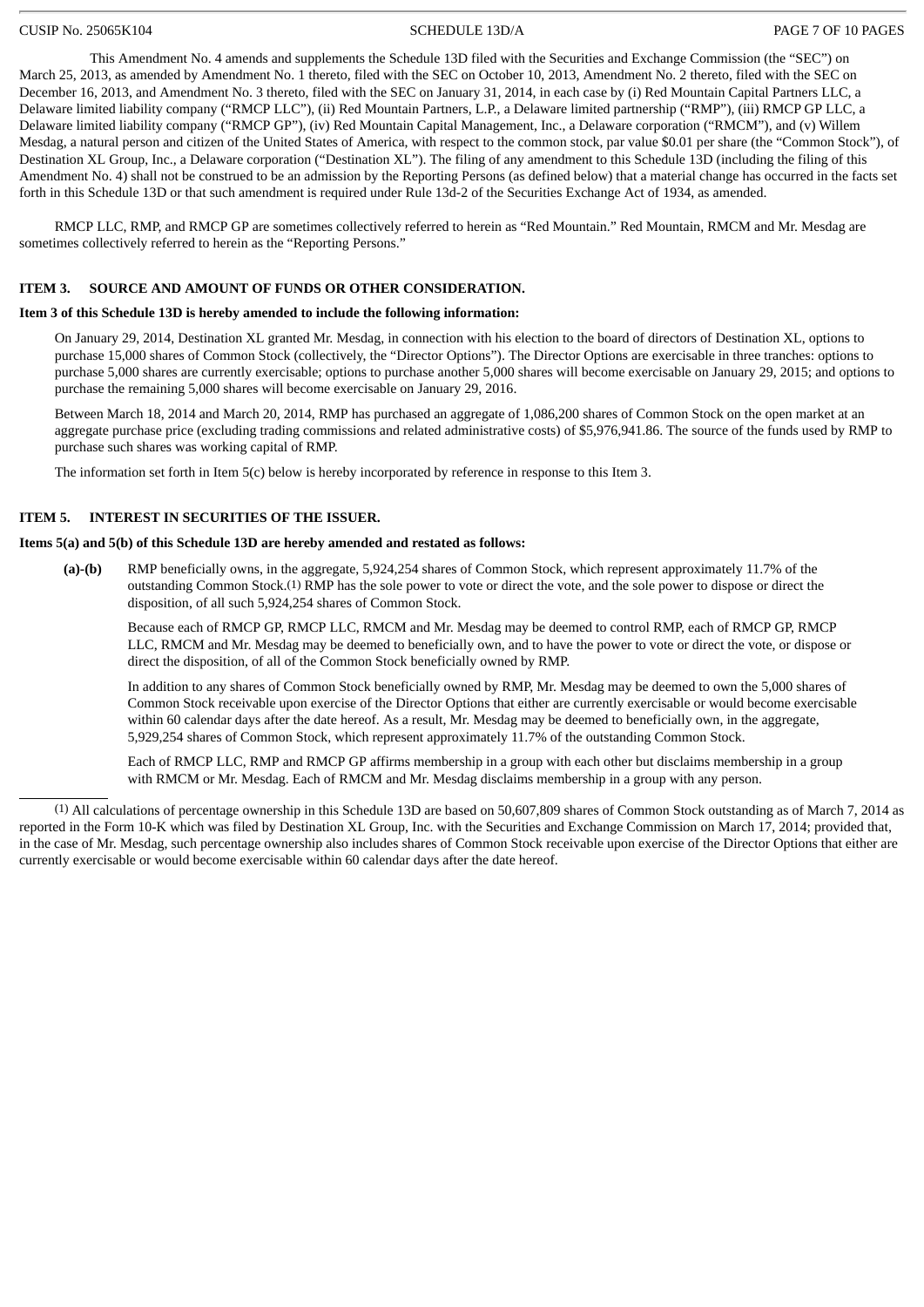The filing of this Schedule 13D shall not be construed as an admission that any Reporting Person is the beneficial owner of any of the shares of Common Stock that such Reporting Person may be deemed to beneficially own. Without limiting the foregoing sentence, each of RMCM and Mr. Mesdag disclaims beneficial ownership of all shares of Common Stock reported as beneficially owned by RMP in this Schedule 13D, and RMCM disclaims beneficial ownership of all shares of Common Stock reported in this Schedule 13D. In addition, the filing of this Schedule 13D shall not be construed as an admission that any partner, member, director, officer or affiliate of any Reporting Person is the beneficial owner of any of the shares of Common Stock that such partner, member, director, officer or affiliate may be deemed to beneficially own. Without limiting the foregoing sentence, each of Mr. Teets and Mr. Watkinson disclaims beneficial ownership of all shares of Common Stock reported in this Schedule 13D.

### **Item 5(c) of this Schedule 13D is hereby amended to include the following information:**

**(c)** The following table lists all transactions in Common Stock effected during the past sixty days by RMP. All such transactions were effected on the open market.

| Shares of<br>Common<br>Stock<br>Purchased | Weighted<br>Average<br>Price per<br>Share $($ \$) | Date of<br>Purchase |  |  |
|-------------------------------------------|---------------------------------------------------|---------------------|--|--|
| 400,000                                   | 5.4460                                            | 03/18/2014          |  |  |
| 375,500                                   | 5.5238                                            | 03/19/2014          |  |  |
| 310,700                                   | 5.5499                                            | 03/20/2014          |  |  |

As discussed in Item 3 above, on January 29, 2014, Destination XL granted the Director Options to Mr. Mesdag.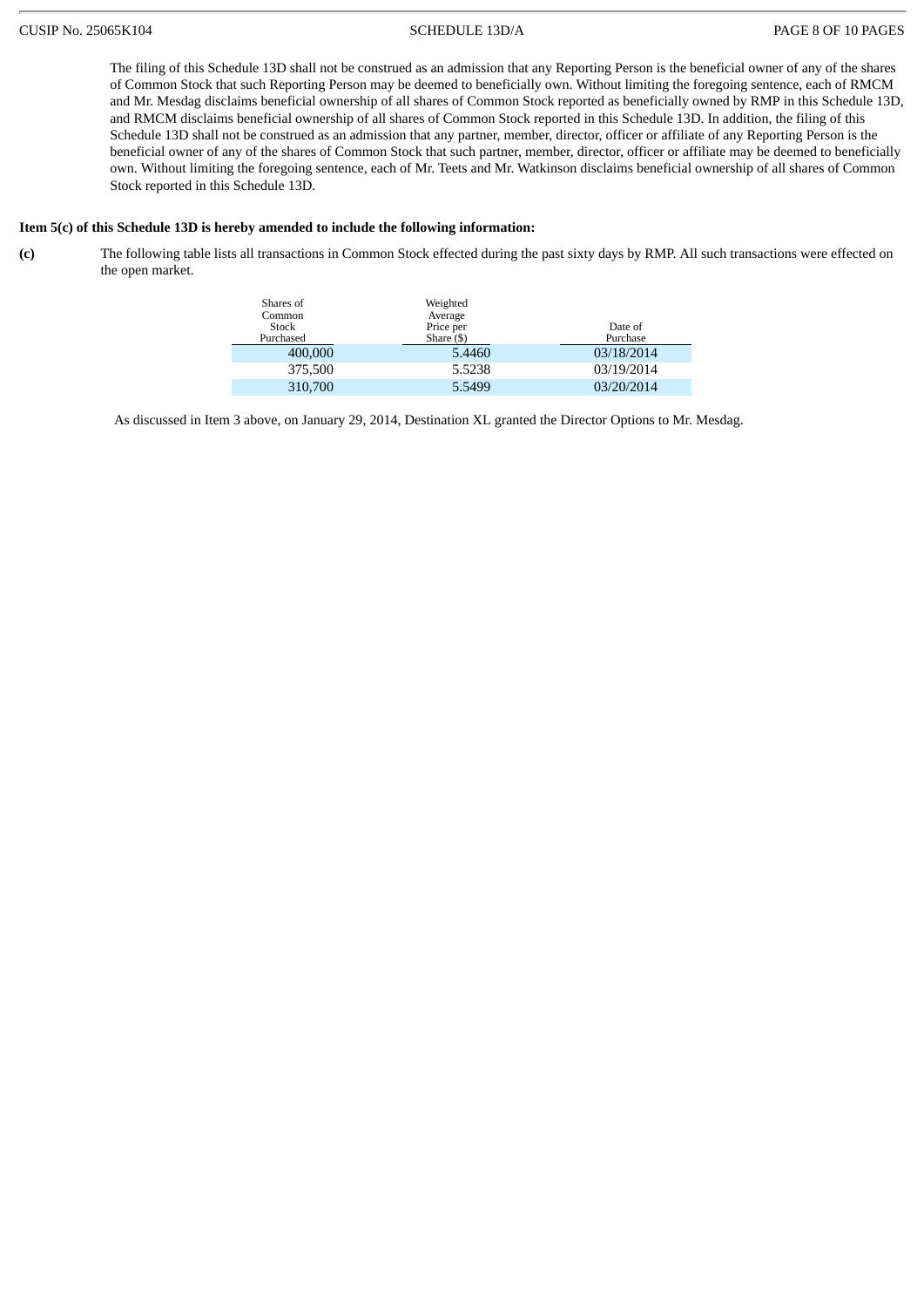### **SIGNATURE**

After reasonable inquiry and to the best of my knowledge and belief, I certify that the information set forth in this statement is true, complete and correct.

Dated: March 24, 2014

### **RED MOUNTAIN CAPITAL PARTNERS LLC**

/s/ Willem Mesdag

By: Willem Mesdag Title: Authorized Signatory

### **RED MOUNTAIN PARTNERS, L.P.**

By: RMCP GP LLC, its general partner

/s/ Willem Mesdag By: Willem Mesdag Title: Authorized Signatory

### **RMCP GP LLC**

/s/ Willem Mesdag

By: Willem Mesdag Title: Authorized Signatory

### **RED MOUNTAIN CAPITAL MANAGEMENT, INC.**

/s/ Willem Mesdag

By: Willem Mesdag Title: President

### **WILLEM MESDAG**

/s/ Willem Mesdag